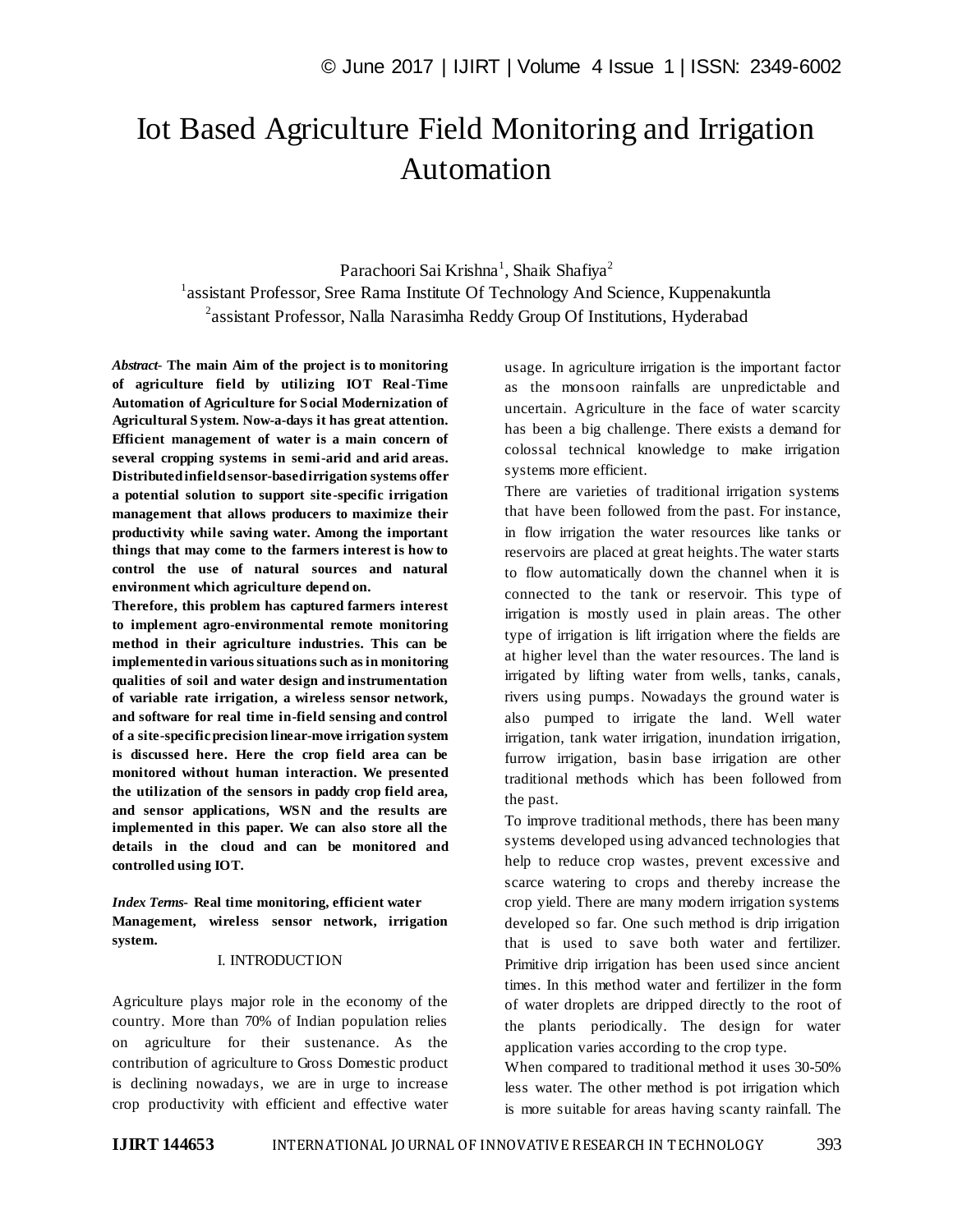pitchers used here are fixed to the ground up to the neck. The holes are made in pitchers which make the water to percolate around the soil and keep the soil moist for the plants.

This method is successful in areas where flow irrigation cannot be used. The other method includes sprinkler method which is similar to that of natural rainfall. The water is distributed through a system of pipes and then it is spread into air using sprinkler so that it breaks up into small water droplets that fall into the ground. The pumps supply should be designed in such a way that there should be uniform application of water on the soil surface.

There are some parameters to determine irrigation of crops. Evapo-transpiration (ET) is a technique in which of moisture from the earth is transferred to the atmosphere by evaporation of water and transpiration from plants. It depends on climatic changes.ET controllers can be used to schedule irrigation. It has been proved that using ET method the water savings is up to 47%. Soil moisture and temperature of the field are the most essential parameters. The electromagnetic sensors are used to detect soil moisture. This method saves 53% of water compared to sprinkler irrigation. These sensors are used to create wireless sensor networks Wireless Sensor networks are used to monitor crops and to automate irrigation. The wireless sensor nodes continuously senses the crop field and send it to the coordinator node where decision making is done to automate irrigation based on the field conditions.

These are some methods that have been used so far to improve irrigation system, decrease crop wastage and increase crop productivity. In this work the system is developed using sensors to monitor crop-field and automate irrigation system. The system is tested and gave good results. The wireless transmission of sensor data from field to the coordinator, storing it in a database, controlling field from mobile application and irrigation control are worked very well. The water usage is 90% more efficient than any other traditional and other modern irrigation methods.

#### II.PROPOSED SYSTEM

This project "Remote GSM module monitoring and wind mill system control" Efficient water management is a major concern in many cropping systems in semiarid areas. Temperature sensor, level sensor, pH sensor connected with ATMEL. Microcontroller transmits the data's using Global system for mobile communications Modem, this project offered stable remote access to field conditions and real-time control and monitoring of the variable-rate irrigation controller.



#### *Fig 1. Proposed System*

A microcontroller is a compact micro computer designed to govern the operation of embedded systems in motor vehicles, robots, office machines, complex medical devices, mobile radio transceivers, vending machines, home appliances, and various other devices.

The ADC0809 data acquisition component is a monolithic CMOS device with an 8-bit analog-todigital converter, 8-channel multiplexer and microprocessor compatible control logic. The 8-bit A/D converter uses successive approximation as the conversion technique.

A temperature sensor is a device, typically, a thermocouple or RTD, which provides for temperature measurement through an electrical signal. A thermocouple (T/C) is made from two dissimilar metals that generate electrical voltage in direct proportion to changes in temperature.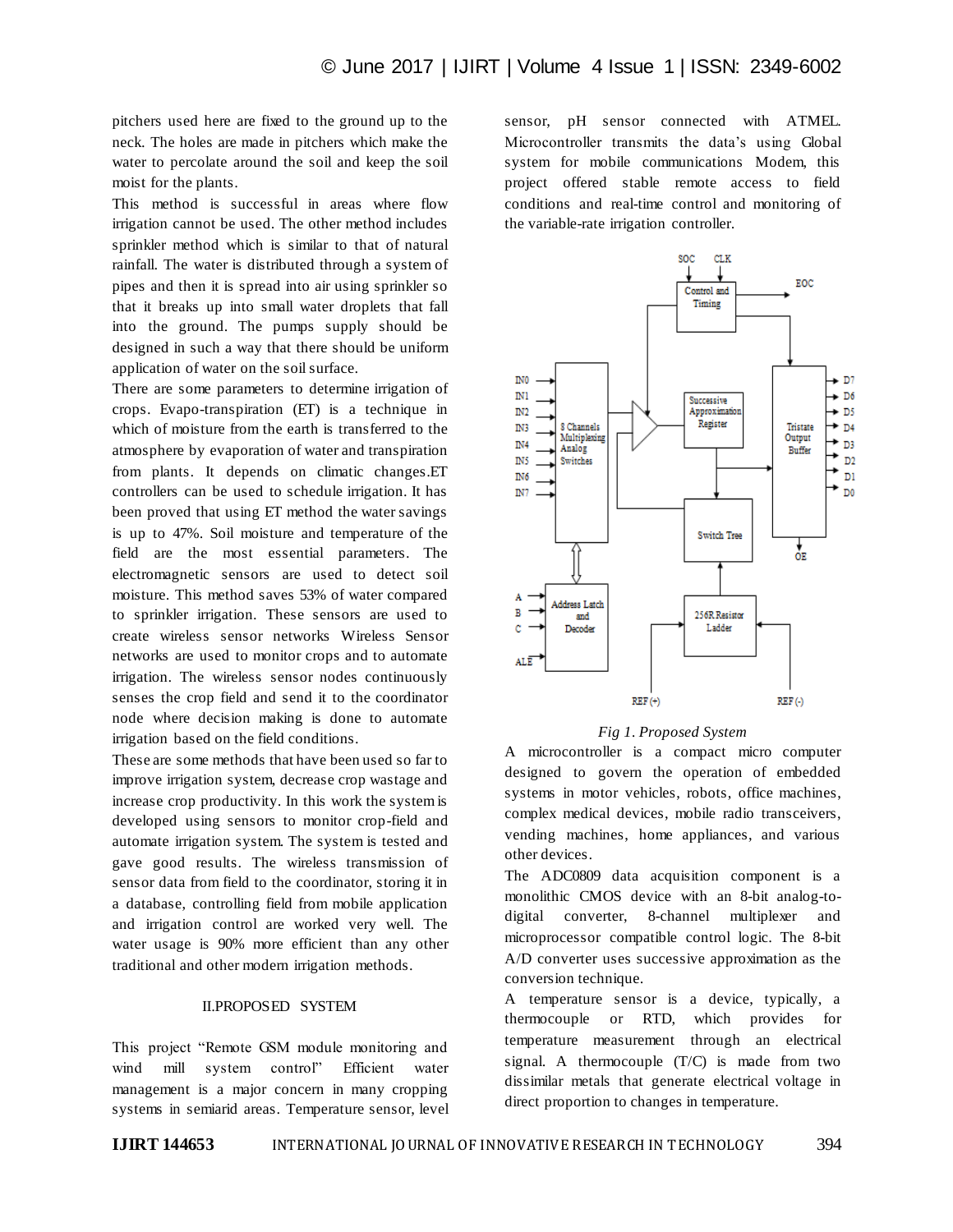A humidity sensor (or hygrometer) senses, measures and reports the relative humidity in the air. It therefore measures both moisture and air temperature. Relative humidity is the ratio of actual moisture in the air to the highest amount of moisture that can be held at that air temperature.

Soil moisture sensor is a sensor which senses the moisture content of the soil. The sensor has both the analog and the digital output. The digital output is fixed and the analog output threshold can be varied. It works on the principle of open and short circuit. The output is high or low indicated by the LED. When the soil is dry, the current will not pass through it and so it will act as open circuit. Hence the output is said to be maximum.

When the soil is wet, the current will pass from one terminal to the other and the circuit is said to be short and the output will be zero. The sensor is platinum coated to make the efficiency high. The range of sensing is also high. It is anti-rust and so the sensor has long life which will afford the farmer at a minimum cost.

The AT89S52 is a low-power, high-performance CMOS 8- bit microcontroller with 8K bytes of insystem programmable Flash memory. The device is manufactured using Atmel's high density nonvolatile memory technology and is compatible with the Indus-try-standard 80C51 instruction set and pin out. The on-chip Flash allows the program memory to be reprogrammed in-system or by a conventional nonvolatile memory pro-grammars. By combining a versatile 8-bit CPU with in-system programmable Flash on a monolithic chip, the Atmel AT89S52 is a powerful microcontroller which provides a highlymany embedded control applications.

The AT89S52 provides the following standard features: 8K bytes of Flash, 256 bytes of RAM, 32 I/O lines, Watchdog timer, two data pointers, three 16-bit timer/counters, a six-vector two-level interrupt architecture, a full duplex serial port, on-chip oscillator, and clock circuitry. GSM based AMR has low infrastructure cost and it reduces man power. The system is fully automatic; hence the probability of error is reduced. The data is highly secured and it not only solves the problem of traditional meter reading system but also provides additional features such as power disconnection, reconnection and the concept of power management.

## III. RESULTS



#### IV. CONCLUSION

The automated irrigation system has been designed and implemented in this paper. The system developed is beneficial and works in cost effective manner. It reduces the water consumption to a greater extent. It needs minimal maintenance The power consumption has been reduced very much. The system can be used in green houses. The System is very useful in areas where water scarcity is a major problem. The crop productivity increases and the wastage of crops is very much reduced using this irrigation system. The developed system is more helpful and gives more feasible results. The extension work is the prediction of crop water requirement using data mining algorithms in which we are currently progressing. The prediction helps to supply the right amount of water to the crops.

### **REFERENCES**

- [1] Joaquín Gutiérrez, Juan Francisco Villa-Medina, Alejandra Nieto-Garibay, and Miguel Ángel Porta- Gándara"Automated Irrigation System Using a Wireless Sensor Network and GPRS module" , Ieee Transactions On Instrumentation And Measurement, Vol. 63, No. 1, January 2014.
- [2] Stefanos A. Nikolidakis , Dionisis Kandris,Dimitrios D.Vergadoschristos Douligeris A"Energy Efficient Automated Control Of Irrigation In Agriculture By Using Wireless Sensor Networks, Computers And Electronics In Agriculture "0168- 1699/ 2015 Elsevier B.V.